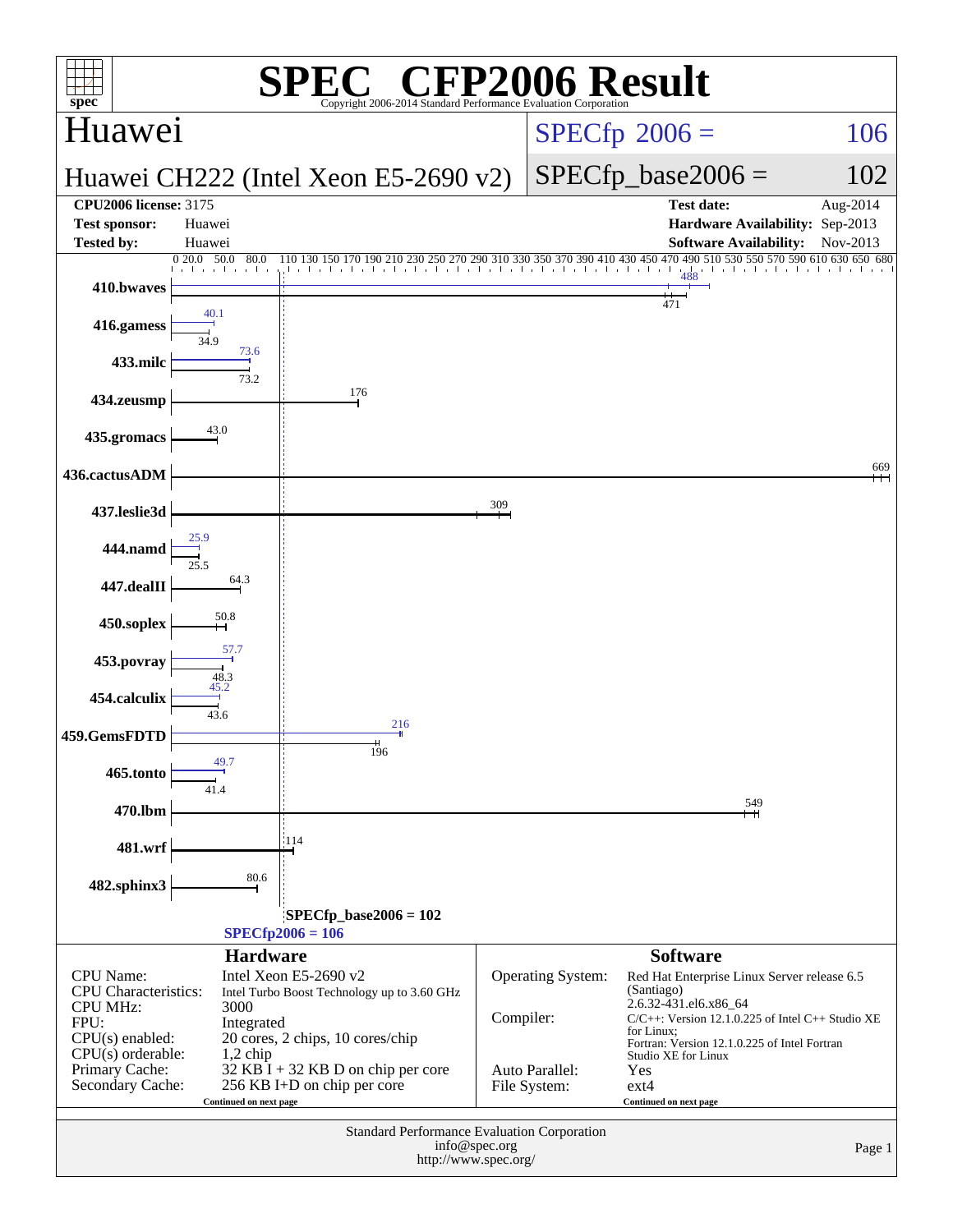

#### Huawei

### $SPECfp2006 = 106$  $SPECfp2006 = 106$

Huawei CH222 (Intel Xeon E5-2690 v2)

## $SPECfp\_base2006 = 102$

| <b>CPU2006 license: 3175</b>                                               |                                                                                                                                  |                                                                                    | <b>Test date:</b>                                          | Aug- $2014$ |
|----------------------------------------------------------------------------|----------------------------------------------------------------------------------------------------------------------------------|------------------------------------------------------------------------------------|------------------------------------------------------------|-------------|
| <b>Test sponsor:</b>                                                       | Huawei                                                                                                                           |                                                                                    | Hardware Availability: Sep-2013                            |             |
| <b>Tested by:</b>                                                          | Huawei                                                                                                                           |                                                                                    | <b>Software Availability:</b>                              | $Nov-2013$  |
| L3 Cache:<br>Other Cache:<br>Memory:<br>Disk Subsystem:<br>Other Hardware: | $25 \text{ MB I+D}$ on chip per chip<br>None<br>256 GB (16 x 16 GB 2Rx4 PC3-14900R-13, ECC)<br>1 x 300 GB SAS, 10000 RPM<br>None | <b>System State:</b><br><b>Base Pointers:</b><br>Peak Pointers:<br>Other Software: | Run level 3 (multi-user)<br>64-bit<br>$32/64$ -bit<br>None |             |

| <b>Results Table</b> |                                                                                                          |              |                |       |                |              |                |              |                |              |                |              |
|----------------------|----------------------------------------------------------------------------------------------------------|--------------|----------------|-------|----------------|--------------|----------------|--------------|----------------|--------------|----------------|--------------|
|                      | <b>Base</b>                                                                                              |              |                |       | <b>Peak</b>    |              |                |              |                |              |                |              |
| <b>Benchmark</b>     | <b>Seconds</b>                                                                                           | <b>Ratio</b> | <b>Seconds</b> | Ratio | <b>Seconds</b> | <b>Ratio</b> | <b>Seconds</b> | <b>Ratio</b> | <b>Seconds</b> | <b>Ratio</b> | <b>Seconds</b> | <b>Ratio</b> |
| 410.bwayes           | 28.0                                                                                                     | 485          | 28.8           | 471   | 29.2           | 465          | 27.8           | 488          | 26.8           | 507          | 29.0           | 468          |
| 416.gamess           | 562                                                                                                      | 34.8         | 562            | 34.9  | 562            | 34.9         | 488            | 40.1         | 487            | 40.2         | 495            | 39.6         |
| 433.milc             | 126                                                                                                      | 73.1         | 125            | 73.2  | 125            | 73.4         | 125            | 73.6         | 125            | 73.7         | 125            | 73.5         |
| 434.zeusmp           | 51.8                                                                                                     | 176          | 51.6           | 176   | 51.6           | 176          | 51.8           | 176          | 51.6           | 176          | 51.6           | 176          |
| 435.gromacs          | 166                                                                                                      | 43.0         | 166            | 43.0  | 167            | 42.9         | 166            | 43.0         | 166            | 43.0         | 167            | 42.9         |
| 436.cactusADM        | 17.7                                                                                                     | 677          | 17.9           | 669   | 18.1           | 662          | 17.7           | 677          | 17.9           | 669          | 18.1           | 662          |
| 437.leslie3d         | 29.4                                                                                                     | 319          | 32.6           | 288   | 30.4           | 309          | 29.4           | 319          | 32.6           | 288          | 30.4           | <u>309</u>   |
| 444.namd             | 314                                                                                                      | 25.5         | 314            | 25.5  | 314            | 25.5         | 309            | 25.9         | 309            | 25.9         | 309            | 26.0         |
| $447$ .dealII        | 178                                                                                                      | 64.3         | 178            | 64.3  | 178            | 64.3         | 178            | 64.3         | 178            | 64.3         | 178            | 64.3         |
| $450$ .soplex        | 163                                                                                                      | 51.1         | 197            | 42.2  | 164            | 50.8         | 163            | 51.1         | 197            | 42.2         | 164            | 50.8         |
| $453$ .povray        | 111                                                                                                      | 47.9         | 110            | 48.3  | 110            | 48.3         | 92.0           | 57.8         | 92.2           | 57.7         | 93.1           | 57.1         |
| 454.calculix         | 189                                                                                                      | 43.6         | 189            | 43.6  | 190            | 43.5         | 183            | 45.2         | 182            | 45.2         | 182            | 45.2         |
| 459.GemsFDTD         | 55.2                                                                                                     | 192          | 54.2           | 196   | 54.2           | 196          | 49.1           | 216          | 48.9           | 217          | 49.3           | 215          |
| 465.tonto            | 238                                                                                                      | 41.4         | 238            | 41.4  | 238            | 41.4         | 199            | 49.4         | 198            | 49.7         | 198            | 49.7         |
| 470.1bm              | 24.8                                                                                                     | 554          | 25.4           | 541   | 25.0           | 549          | 24.8           | 554          | 25.4           | 541          | 25.0           | 549          |
| 481.wrf              | 97.4                                                                                                     | 115          | 97.8           | 114   | 97.8           | 114          | 97.4           | 115          | 97.8           | 114          | 97.8           | <u>114</u>   |
| $482$ .sphinx $3$    | 241                                                                                                      | 80.9         | 242            | 80.6  | 243            | 80.3         | 241            | 80.9         | 242            | 80.6         | 243            | 80.3         |
|                      | Results appear in the order in which they were run. Bold underlined text indicates a median measurement. |              |                |       |                |              |                |              |                |              |                |              |

#### **[Operating System Notes](http://www.spec.org/auto/cpu2006/Docs/result-fields.html#OperatingSystemNotes)**

Stack size set to unlimited using "ulimit -s unlimited"

#### **[Platform Notes](http://www.spec.org/auto/cpu2006/Docs/result-fields.html#PlatformNotes)**

 BIOS configuration: Set Power Efficiency Mode to Custom Set Hyper-Threading to Disabled Baseboard Management Controller used to adjust the fan speed to 100% Sysinfo program /spec/config/sysinfo.rev6800 \$Rev: 6800 \$ \$Date:: 2011-10-11 #\$ 6f2ebdff5032aaa42e583f96b07f99d3 running on localhost Mon Aug 18 17:09:50 2014

 This section contains SUT (System Under Test) info as seen by some common utilities. To remove or add to this section, see: Continued on next page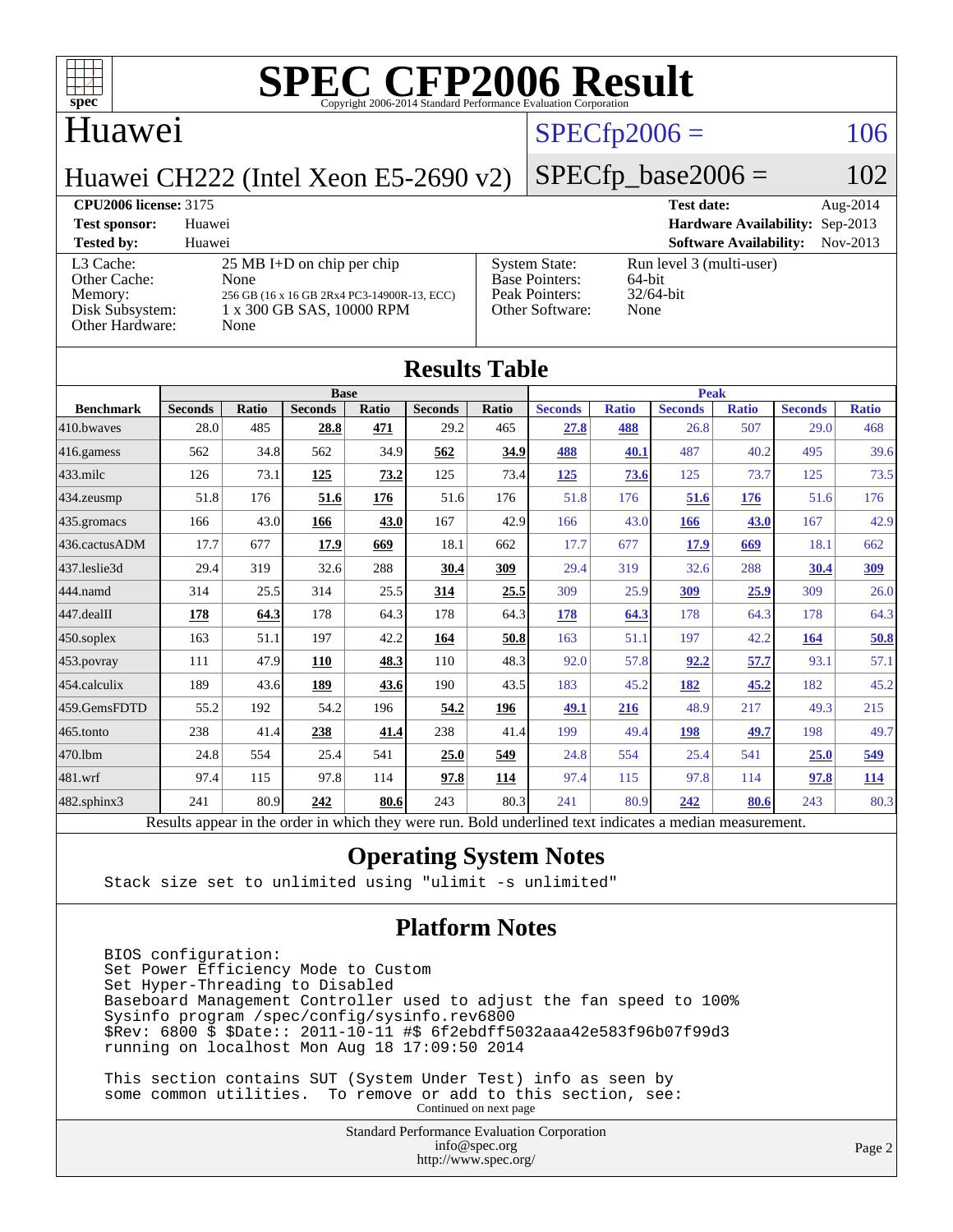

#### Huawei

 $SPECTp2006 = 106$ 

Huawei CH222 (Intel Xeon E5-2690 v2)

**[Tested by:](http://www.spec.org/auto/cpu2006/Docs/result-fields.html#Testedby)** Huawei **[Software Availability:](http://www.spec.org/auto/cpu2006/Docs/result-fields.html#SoftwareAvailability)** Nov-2013

**[CPU2006 license:](http://www.spec.org/auto/cpu2006/Docs/result-fields.html#CPU2006license)** 3175 **[Test date:](http://www.spec.org/auto/cpu2006/Docs/result-fields.html#Testdate)** Aug-2014 **[Test sponsor:](http://www.spec.org/auto/cpu2006/Docs/result-fields.html#Testsponsor)** Huawei **[Hardware Availability:](http://www.spec.org/auto/cpu2006/Docs/result-fields.html#HardwareAvailability)** Sep-2013

 $SPECTp\_base2006 = 102$ 

#### **[Platform Notes \(Continued\)](http://www.spec.org/auto/cpu2006/Docs/result-fields.html#PlatformNotes)**

 <http://www.spec.org/cpu2006/Docs/config.html#sysinfo> From /proc/cpuinfo model name : Intel(R) Xeon(R) CPU E5-2690 v2 @ 3.00GHz 2 "physical id"s (chips) 20 "processors" cores, siblings (Caution: counting these is hw and system dependent. The following excerpts from /proc/cpuinfo might not be reliable. Use with caution.) cpu cores : 10 siblings : 10

 physical 0: cores 0 1 2 3 4 8 9 10 11 12 physical 1: cores 0 1 2 3 4 8 9 10 11 12 cache size : 25600 KB

From /proc/meminfo<br>MemTotal: 264478184 kB HugePages\_Total: 0<br>Hugepagesize: 2048 kB Hugepagesize:

 /usr/bin/lsb\_release -d Red Hat Enterprise Linux Server release 6.5 (Santiago)

 From /etc/\*release\* /etc/\*version\* redhat-release: Red Hat Enterprise Linux Server release 6.5 (Santiago) system-release: Red Hat Enterprise Linux Server release 6.5 (Santiago) system-release-cpe: cpe:/o:redhat:enterprise\_linux:6server:ga:server

 uname -a: Linux localhost 2.6.32-431.el6.x86\_64 #1 SMP Sun Nov 10 22:19:54 EST 2013 x86\_64 x86\_64 x86\_64 GNU/Linux

run-level 3 Aug 18 16:15

 SPEC is set to: /spec Filesystem Type Size Used Avail Use% Mounted on /dev/sda2 ext4 272G 31G 227G 12% /

 Additional information from dmidecode: Memory: 4x Hynix HMT42GR7AFR4C-RD 16 GB 1867 MHz 2 rank 12x Samsung M393B2G70DB0-CMA 16 GB 1867 MHz 2 rank

(End of data from sysinfo program)

#### **[General Notes](http://www.spec.org/auto/cpu2006/Docs/result-fields.html#GeneralNotes)**

```
Environment variables set by runspec before the start of the run:
KMP_AFFINITY = "granularity=fine,compact,0,1"
LD_LIBRARY_PATH = "/spec/libs/32:/spec/libs/64"
OMP_NUM_THREADS = "20"
```
Continued on next page

Standard Performance Evaluation Corporation [info@spec.org](mailto:info@spec.org) <http://www.spec.org/>

Page 3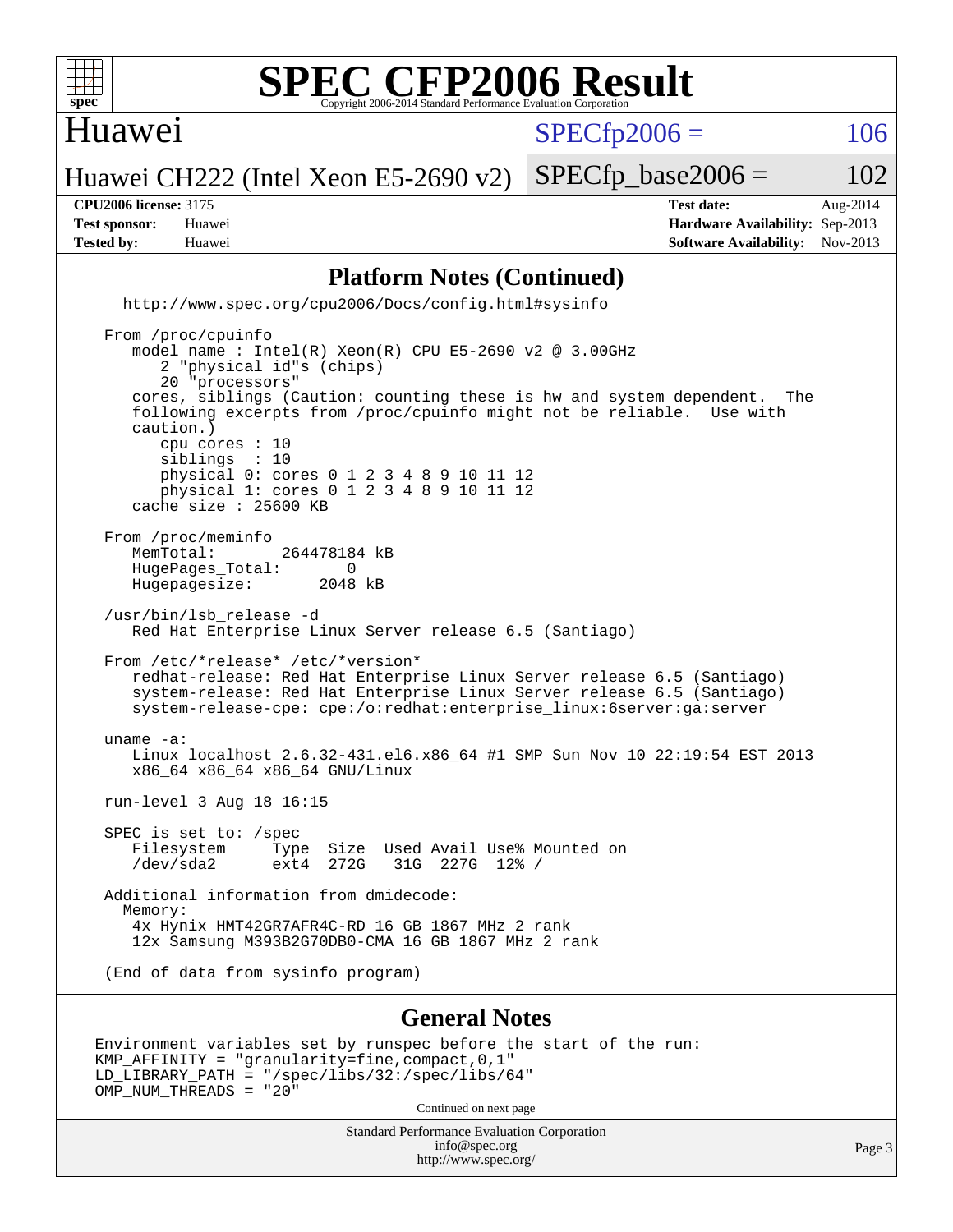

#### Huawei

 $SPECTp2006 = 106$ 

Huawei CH222 (Intel Xeon E5-2690 v2)

**[CPU2006 license:](http://www.spec.org/auto/cpu2006/Docs/result-fields.html#CPU2006license)** 3175 **[Test date:](http://www.spec.org/auto/cpu2006/Docs/result-fields.html#Testdate)** Aug-2014 **[Test sponsor:](http://www.spec.org/auto/cpu2006/Docs/result-fields.html#Testsponsor)** Huawei **[Hardware Availability:](http://www.spec.org/auto/cpu2006/Docs/result-fields.html#HardwareAvailability)** Sep-2013 **[Tested by:](http://www.spec.org/auto/cpu2006/Docs/result-fields.html#Testedby)** Huawei **[Software Availability:](http://www.spec.org/auto/cpu2006/Docs/result-fields.html#SoftwareAvailability)** Nov-2013

 $SPECTp\_base2006 = 102$ 

#### **[General Notes \(Continued\)](http://www.spec.org/auto/cpu2006/Docs/result-fields.html#GeneralNotes)**

 Binaries compiled on a system with 2 x Xeon X5645 CPU + 16GB memory using RHEL 6.1 Transparent Huge Pages enabled with: echo always > /sys/kernel/mm/redhat\_transparent\_hugepage/enabled

**[Base Compiler Invocation](http://www.spec.org/auto/cpu2006/Docs/result-fields.html#BaseCompilerInvocation)**

[C benchmarks](http://www.spec.org/auto/cpu2006/Docs/result-fields.html#Cbenchmarks):  $-m64$ 

[C++ benchmarks:](http://www.spec.org/auto/cpu2006/Docs/result-fields.html#CXXbenchmarks) [icpc -m64](http://www.spec.org/cpu2006/results/res2014q3/cpu2006-20140822-30985.flags.html#user_CXXbase_intel_icpc_64bit_bedb90c1146cab66620883ef4f41a67e)

[Fortran benchmarks](http://www.spec.org/auto/cpu2006/Docs/result-fields.html#Fortranbenchmarks): [ifort -m64](http://www.spec.org/cpu2006/results/res2014q3/cpu2006-20140822-30985.flags.html#user_FCbase_intel_ifort_64bit_ee9d0fb25645d0210d97eb0527dcc06e)

[Benchmarks using both Fortran and C](http://www.spec.org/auto/cpu2006/Docs/result-fields.html#BenchmarksusingbothFortranandC): [icc -m64](http://www.spec.org/cpu2006/results/res2014q3/cpu2006-20140822-30985.flags.html#user_CC_FCbase_intel_icc_64bit_0b7121f5ab7cfabee23d88897260401c) [ifort -m64](http://www.spec.org/cpu2006/results/res2014q3/cpu2006-20140822-30985.flags.html#user_CC_FCbase_intel_ifort_64bit_ee9d0fb25645d0210d97eb0527dcc06e)

### **[Base Portability Flags](http://www.spec.org/auto/cpu2006/Docs/result-fields.html#BasePortabilityFlags)**

| 410.bwaves: -DSPEC CPU LP64                  |                                                                |
|----------------------------------------------|----------------------------------------------------------------|
| 416.gamess: -DSPEC_CPU_LP64                  |                                                                |
| 433.milc: -DSPEC CPU LP64                    |                                                                |
| 434.zeusmp: - DSPEC_CPU_LP64                 |                                                                |
| 435.gromacs: -DSPEC_CPU_LP64 -nofor_main     |                                                                |
| 436.cactusADM: - DSPEC CPU LP64 - nofor main |                                                                |
| 437.leslie3d: -DSPEC CPU LP64                |                                                                |
| 444.namd: -DSPEC CPU LP64                    |                                                                |
| 447.dealII: -DSPEC_CPU LP64                  |                                                                |
| 450.soplex: -DSPEC_CPU_LP64                  |                                                                |
| 453.povray: -DSPEC_CPU_LP64                  |                                                                |
| 454.calculix: - DSPEC CPU LP64 - nofor main  |                                                                |
| 459.GemsFDTD: - DSPEC_CPU LP64               |                                                                |
| 465.tonto: - DSPEC CPU LP64                  |                                                                |
| 470.1bm: - DSPEC_CPU LP64                    |                                                                |
|                                              | 481.wrf: -DSPEC CPU_LP64 -DSPEC_CPU_CASE_FLAG -DSPEC_CPU_LINUX |
| 482.sphinx3: -DSPEC_CPU_LP64                 |                                                                |
|                                              |                                                                |

### **[Base Optimization Flags](http://www.spec.org/auto/cpu2006/Docs/result-fields.html#BaseOptimizationFlags)**

[C benchmarks](http://www.spec.org/auto/cpu2006/Docs/result-fields.html#Cbenchmarks):

[-xAVX](http://www.spec.org/cpu2006/results/res2014q3/cpu2006-20140822-30985.flags.html#user_CCbase_f-xAVX) [-ipo](http://www.spec.org/cpu2006/results/res2014q3/cpu2006-20140822-30985.flags.html#user_CCbase_f-ipo) [-O3](http://www.spec.org/cpu2006/results/res2014q3/cpu2006-20140822-30985.flags.html#user_CCbase_f-O3) [-no-prec-div](http://www.spec.org/cpu2006/results/res2014q3/cpu2006-20140822-30985.flags.html#user_CCbase_f-no-prec-div) [-static](http://www.spec.org/cpu2006/results/res2014q3/cpu2006-20140822-30985.flags.html#user_CCbase_f-static) [-parallel](http://www.spec.org/cpu2006/results/res2014q3/cpu2006-20140822-30985.flags.html#user_CCbase_f-parallel) [-opt-prefetch](http://www.spec.org/cpu2006/results/res2014q3/cpu2006-20140822-30985.flags.html#user_CCbase_f-opt-prefetch) [-ansi-alias](http://www.spec.org/cpu2006/results/res2014q3/cpu2006-20140822-30985.flags.html#user_CCbase_f-ansi-alias)

Continued on next page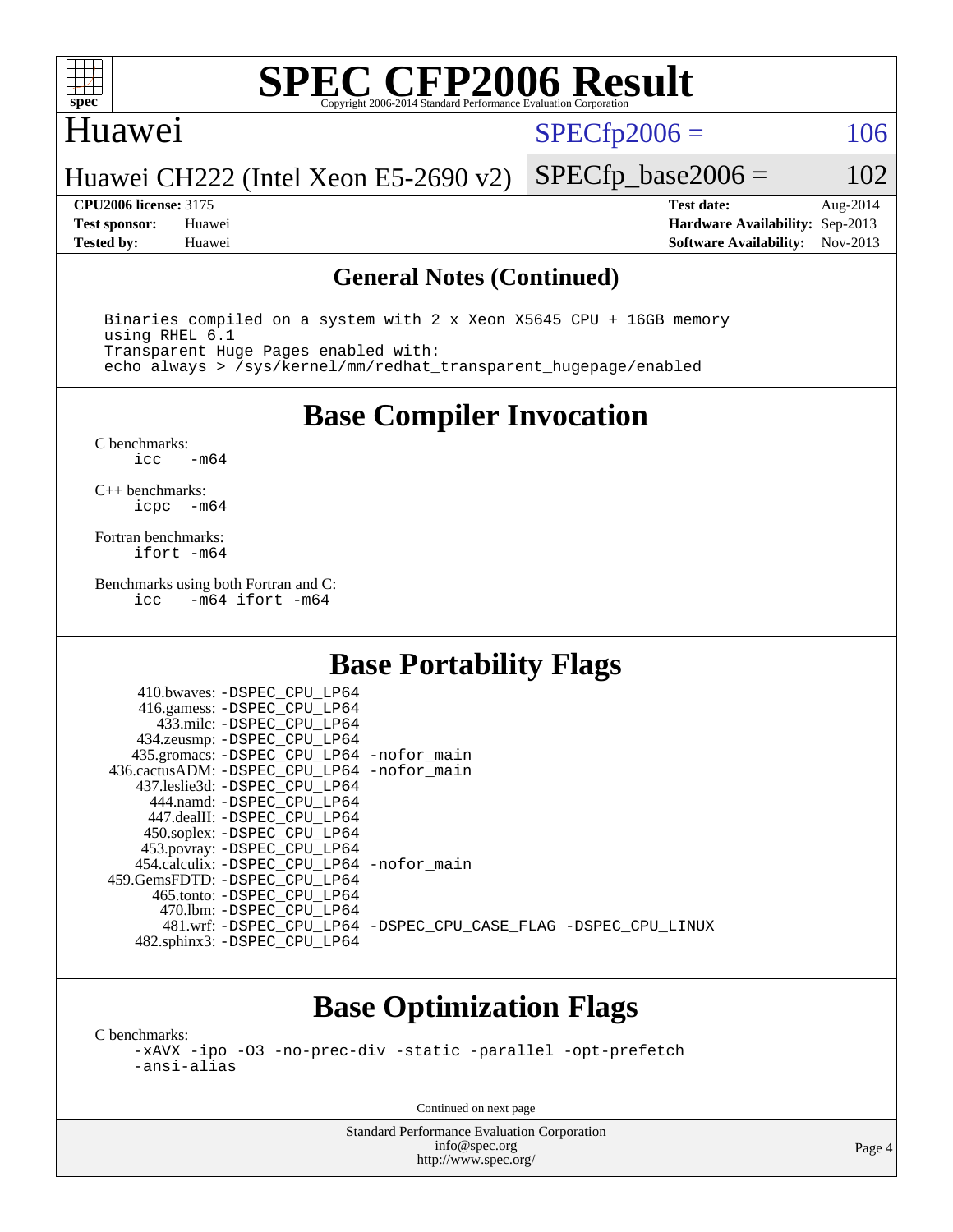

### Huawei

 $SPECTp2006 = 106$ 

Huawei CH222 (Intel Xeon E5-2690 v2)

 $SPECfp\_base2006 = 102$ 

**[CPU2006 license:](http://www.spec.org/auto/cpu2006/Docs/result-fields.html#CPU2006license)** 3175 **[Test date:](http://www.spec.org/auto/cpu2006/Docs/result-fields.html#Testdate)** Aug-2014 **[Test sponsor:](http://www.spec.org/auto/cpu2006/Docs/result-fields.html#Testsponsor)** Huawei **[Hardware Availability:](http://www.spec.org/auto/cpu2006/Docs/result-fields.html#HardwareAvailability)** Sep-2013 **[Tested by:](http://www.spec.org/auto/cpu2006/Docs/result-fields.html#Testedby)** Huawei **[Software Availability:](http://www.spec.org/auto/cpu2006/Docs/result-fields.html#SoftwareAvailability)** Nov-2013

## **[Base Optimization Flags \(Continued\)](http://www.spec.org/auto/cpu2006/Docs/result-fields.html#BaseOptimizationFlags)**

[C++ benchmarks:](http://www.spec.org/auto/cpu2006/Docs/result-fields.html#CXXbenchmarks) [-xAVX](http://www.spec.org/cpu2006/results/res2014q3/cpu2006-20140822-30985.flags.html#user_CXXbase_f-xAVX) [-ipo](http://www.spec.org/cpu2006/results/res2014q3/cpu2006-20140822-30985.flags.html#user_CXXbase_f-ipo) [-O3](http://www.spec.org/cpu2006/results/res2014q3/cpu2006-20140822-30985.flags.html#user_CXXbase_f-O3) [-no-prec-div](http://www.spec.org/cpu2006/results/res2014q3/cpu2006-20140822-30985.flags.html#user_CXXbase_f-no-prec-div) [-static](http://www.spec.org/cpu2006/results/res2014q3/cpu2006-20140822-30985.flags.html#user_CXXbase_f-static) [-opt-prefetch](http://www.spec.org/cpu2006/results/res2014q3/cpu2006-20140822-30985.flags.html#user_CXXbase_f-opt-prefetch) [-ansi-alias](http://www.spec.org/cpu2006/results/res2014q3/cpu2006-20140822-30985.flags.html#user_CXXbase_f-ansi-alias) [Fortran benchmarks](http://www.spec.org/auto/cpu2006/Docs/result-fields.html#Fortranbenchmarks): [-xAVX](http://www.spec.org/cpu2006/results/res2014q3/cpu2006-20140822-30985.flags.html#user_FCbase_f-xAVX) [-ipo](http://www.spec.org/cpu2006/results/res2014q3/cpu2006-20140822-30985.flags.html#user_FCbase_f-ipo) [-O3](http://www.spec.org/cpu2006/results/res2014q3/cpu2006-20140822-30985.flags.html#user_FCbase_f-O3) [-no-prec-div](http://www.spec.org/cpu2006/results/res2014q3/cpu2006-20140822-30985.flags.html#user_FCbase_f-no-prec-div) [-static](http://www.spec.org/cpu2006/results/res2014q3/cpu2006-20140822-30985.flags.html#user_FCbase_f-static) [-parallel](http://www.spec.org/cpu2006/results/res2014q3/cpu2006-20140822-30985.flags.html#user_FCbase_f-parallel) [-opt-prefetch](http://www.spec.org/cpu2006/results/res2014q3/cpu2006-20140822-30985.flags.html#user_FCbase_f-opt-prefetch) [Benchmarks using both Fortran and C](http://www.spec.org/auto/cpu2006/Docs/result-fields.html#BenchmarksusingbothFortranandC):

[-xAVX](http://www.spec.org/cpu2006/results/res2014q3/cpu2006-20140822-30985.flags.html#user_CC_FCbase_f-xAVX) [-ipo](http://www.spec.org/cpu2006/results/res2014q3/cpu2006-20140822-30985.flags.html#user_CC_FCbase_f-ipo) [-O3](http://www.spec.org/cpu2006/results/res2014q3/cpu2006-20140822-30985.flags.html#user_CC_FCbase_f-O3) [-no-prec-div](http://www.spec.org/cpu2006/results/res2014q3/cpu2006-20140822-30985.flags.html#user_CC_FCbase_f-no-prec-div) [-static](http://www.spec.org/cpu2006/results/res2014q3/cpu2006-20140822-30985.flags.html#user_CC_FCbase_f-static) [-parallel](http://www.spec.org/cpu2006/results/res2014q3/cpu2006-20140822-30985.flags.html#user_CC_FCbase_f-parallel) [-opt-prefetch](http://www.spec.org/cpu2006/results/res2014q3/cpu2006-20140822-30985.flags.html#user_CC_FCbase_f-opt-prefetch) [-ansi-alias](http://www.spec.org/cpu2006/results/res2014q3/cpu2006-20140822-30985.flags.html#user_CC_FCbase_f-ansi-alias)

### **[Peak Compiler Invocation](http://www.spec.org/auto/cpu2006/Docs/result-fields.html#PeakCompilerInvocation)**

[C benchmarks](http://www.spec.org/auto/cpu2006/Docs/result-fields.html#Cbenchmarks):  $\frac{1}{2}$ cc  $-\text{m64}$ 

[C++ benchmarks:](http://www.spec.org/auto/cpu2006/Docs/result-fields.html#CXXbenchmarks) [icpc -m64](http://www.spec.org/cpu2006/results/res2014q3/cpu2006-20140822-30985.flags.html#user_CXXpeak_intel_icpc_64bit_bedb90c1146cab66620883ef4f41a67e)

[Fortran benchmarks](http://www.spec.org/auto/cpu2006/Docs/result-fields.html#Fortranbenchmarks): [ifort -m64](http://www.spec.org/cpu2006/results/res2014q3/cpu2006-20140822-30985.flags.html#user_FCpeak_intel_ifort_64bit_ee9d0fb25645d0210d97eb0527dcc06e)

[Benchmarks using both Fortran and C](http://www.spec.org/auto/cpu2006/Docs/result-fields.html#BenchmarksusingbothFortranandC): [icc -m64](http://www.spec.org/cpu2006/results/res2014q3/cpu2006-20140822-30985.flags.html#user_CC_FCpeak_intel_icc_64bit_0b7121f5ab7cfabee23d88897260401c) [ifort -m64](http://www.spec.org/cpu2006/results/res2014q3/cpu2006-20140822-30985.flags.html#user_CC_FCpeak_intel_ifort_64bit_ee9d0fb25645d0210d97eb0527dcc06e)

## **[Peak Portability Flags](http://www.spec.org/auto/cpu2006/Docs/result-fields.html#PeakPortabilityFlags)**

Same as Base Portability Flags

## **[Peak Optimization Flags](http://www.spec.org/auto/cpu2006/Docs/result-fields.html#PeakOptimizationFlags)**

[C benchmarks](http://www.spec.org/auto/cpu2006/Docs/result-fields.html#Cbenchmarks):

 433.milc: [-xAVX](http://www.spec.org/cpu2006/results/res2014q3/cpu2006-20140822-30985.flags.html#user_peakPASS2_CFLAGSPASS2_LDFLAGS433_milc_f-xAVX)(pass 2) [-prof-gen](http://www.spec.org/cpu2006/results/res2014q3/cpu2006-20140822-30985.flags.html#user_peakPASS1_CFLAGSPASS1_LDFLAGS433_milc_prof_gen_e43856698f6ca7b7e442dfd80e94a8fc)(pass 1) [-ipo](http://www.spec.org/cpu2006/results/res2014q3/cpu2006-20140822-30985.flags.html#user_peakPASS2_CFLAGSPASS2_LDFLAGS433_milc_f-ipo)(pass 2) [-O3](http://www.spec.org/cpu2006/results/res2014q3/cpu2006-20140822-30985.flags.html#user_peakPASS2_CFLAGSPASS2_LDFLAGS433_milc_f-O3)(pass 2) [-no-prec-div](http://www.spec.org/cpu2006/results/res2014q3/cpu2006-20140822-30985.flags.html#user_peakPASS2_CFLAGSPASS2_LDFLAGS433_milc_f-no-prec-div)(pass 2) [-prof-use](http://www.spec.org/cpu2006/results/res2014q3/cpu2006-20140822-30985.flags.html#user_peakPASS2_CFLAGSPASS2_LDFLAGS433_milc_prof_use_bccf7792157ff70d64e32fe3e1250b55)(pass 2) [-static](http://www.spec.org/cpu2006/results/res2014q3/cpu2006-20140822-30985.flags.html#user_peakOPTIMIZE433_milc_f-static) [-auto-ilp32](http://www.spec.org/cpu2006/results/res2014q3/cpu2006-20140822-30985.flags.html#user_peakCOPTIMIZE433_milc_f-auto-ilp32) [-ansi-alias](http://www.spec.org/cpu2006/results/res2014q3/cpu2006-20140822-30985.flags.html#user_peakCOPTIMIZE433_milc_f-ansi-alias)

 $470.$ lbm: basepeak = yes

482.sphinx3: basepeak = yes

[C++ benchmarks:](http://www.spec.org/auto/cpu2006/Docs/result-fields.html#CXXbenchmarks)

444.namd:  $-xAVX(pass 2)$  $-xAVX(pass 2)$  [-prof-gen](http://www.spec.org/cpu2006/results/res2014q3/cpu2006-20140822-30985.flags.html#user_peakPASS1_CXXFLAGSPASS1_LDFLAGS444_namd_prof_gen_e43856698f6ca7b7e442dfd80e94a8fc)(pass 1) [-ipo](http://www.spec.org/cpu2006/results/res2014q3/cpu2006-20140822-30985.flags.html#user_peakPASS2_CXXFLAGSPASS2_LDFLAGS444_namd_f-ipo)(pass 2) [-O3](http://www.spec.org/cpu2006/results/res2014q3/cpu2006-20140822-30985.flags.html#user_peakPASS2_CXXFLAGSPASS2_LDFLAGS444_namd_f-O3)(pass 2) [-no-prec-div](http://www.spec.org/cpu2006/results/res2014q3/cpu2006-20140822-30985.flags.html#user_peakPASS2_CXXFLAGSPASS2_LDFLAGS444_namd_f-no-prec-div)(pass 2) [-prof-use](http://www.spec.org/cpu2006/results/res2014q3/cpu2006-20140822-30985.flags.html#user_peakPASS2_CXXFLAGSPASS2_LDFLAGS444_namd_prof_use_bccf7792157ff70d64e32fe3e1250b55)(pass 2) [-fno-alias](http://www.spec.org/cpu2006/results/res2014q3/cpu2006-20140822-30985.flags.html#user_peakCXXOPTIMIZEOPTIMIZE444_namd_f-no-alias_694e77f6c5a51e658e82ccff53a9e63a) [-auto-ilp32](http://www.spec.org/cpu2006/results/res2014q3/cpu2006-20140822-30985.flags.html#user_peakCXXOPTIMIZE444_namd_f-auto-ilp32)

Continued on next page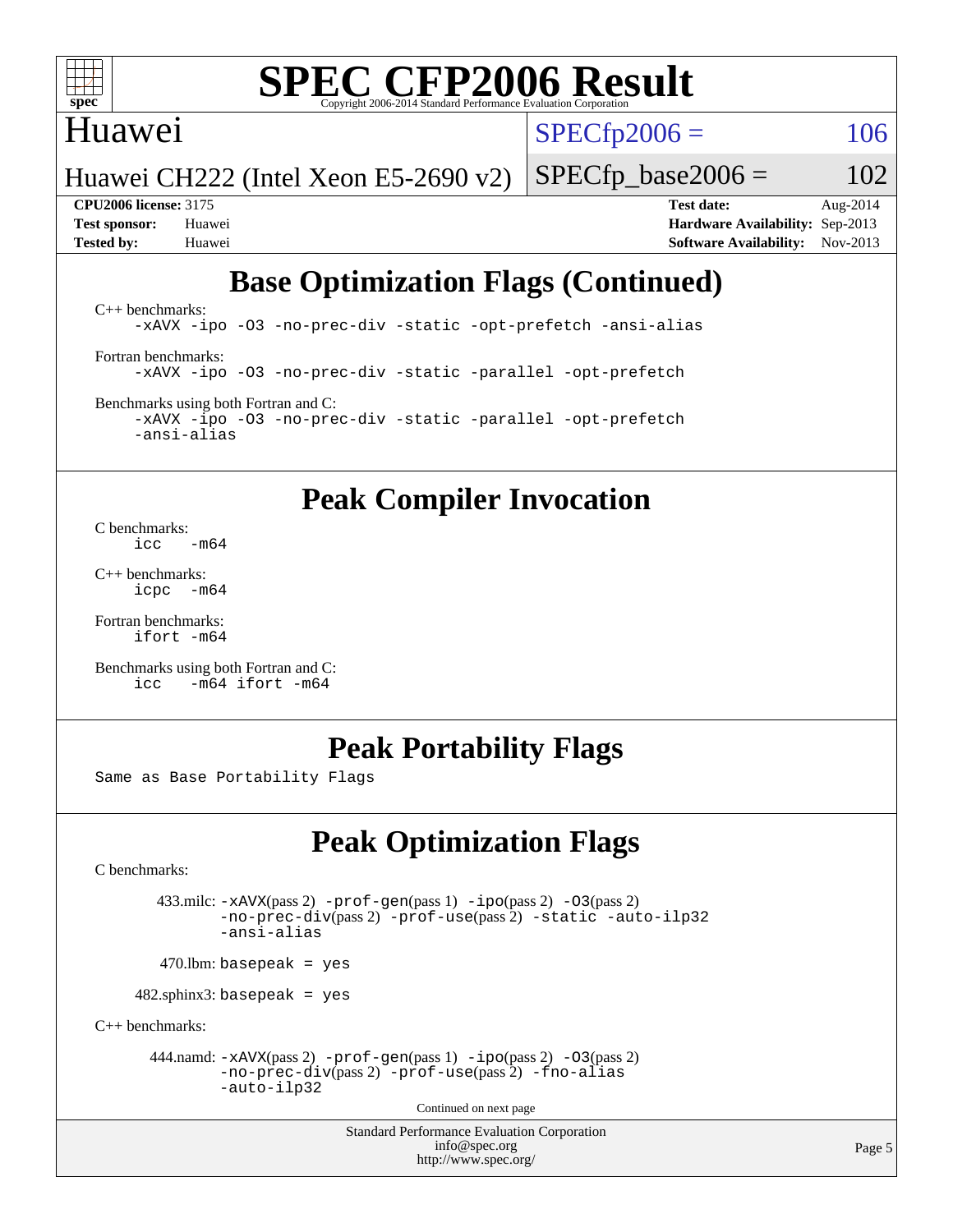

Huawei

 $SPECfp2006 = 106$  $SPECfp2006 = 106$ 

Huawei CH222 (Intel Xeon E5-2690 v2)

 $SPECfp\_base2006 = 102$ **[CPU2006 license:](http://www.spec.org/auto/cpu2006/Docs/result-fields.html#CPU2006license)** 3175 **[Test date:](http://www.spec.org/auto/cpu2006/Docs/result-fields.html#Testdate)** Aug-2014 **[Test sponsor:](http://www.spec.org/auto/cpu2006/Docs/result-fields.html#Testsponsor)** Huawei **[Hardware Availability:](http://www.spec.org/auto/cpu2006/Docs/result-fields.html#HardwareAvailability)** Sep-2013 **[Tested by:](http://www.spec.org/auto/cpu2006/Docs/result-fields.html#Testedby)** Huawei **[Software Availability:](http://www.spec.org/auto/cpu2006/Docs/result-fields.html#SoftwareAvailability)** Nov-2013

## **[Peak Optimization Flags \(Continued\)](http://www.spec.org/auto/cpu2006/Docs/result-fields.html#PeakOptimizationFlags)**

| <b>Standard Performance Evaluation Corporation</b><br>info@spec.org<br>http://www.spec.org/                                                                                                                                                | Page 6 |
|--------------------------------------------------------------------------------------------------------------------------------------------------------------------------------------------------------------------------------------------|--------|
| You can also download the XML flags sources by saving the following links:<br>http://www.spec.org/cpu2006/flags/Intel-ic12.1-official-linux64.20120425.xml<br>http://www.spec.org/cpu2006/flags/Huawei-Platform-Settings-V1.0-IVB-RevG.xml |        |
| The flags files that were used to format this result can be browsed at<br>http://www.spec.org/cpu2006/flags/Intel-ic12.1-official-linux64.20120425.html<br>http://www.spec.org/cpu2006/flags/Huawei-Platform-Settings-V1.0-IVB-RevG.html   |        |
| $481.wrf$ : basepeak = yes                                                                                                                                                                                                                 |        |
| 454.calculix: -xAVX -ipo -03 -no-prec-div -auto-ilp32 -ansi-alias                                                                                                                                                                          |        |
| $436.cactusADM: basepeak = yes$                                                                                                                                                                                                            |        |
| $435$ .gromacs: basepeak = yes                                                                                                                                                                                                             |        |
| Benchmarks using both Fortran and C:                                                                                                                                                                                                       |        |
| $465$ .tonto: $-xAVX(pass 2)$ -prof-gen(pass 1) -ipo(pass 2) -03(pass 2)<br>-no-prec-div(pass 2) -prof-use(pass 2) -inline-calloc<br>-opt-malloc-options=3 -auto -unroll4                                                                  |        |
| $459.GemsFDTD: -xAVX(pass 2) -prof-gen(pass 1) -ipo(pass 2) -O3(pass 2)$<br>-no-prec-div(pass 2) -prof-use(pass 2) -unroll2<br>-inline-level=0 -opt-prefetch -parallel                                                                     |        |
| $437$ .leslie3d: basepeak = yes                                                                                                                                                                                                            |        |
| $434$ .zeusmp: basepeak = yes                                                                                                                                                                                                              |        |
| 416.gamess: $-x$ AVX(pass 2) $-prof-gen(pass 1) -ipo(pass 2) -03(pass 2)$<br>$-no\text{-prec-div}(pass 2)$ -prof-use(pass 2) -unroll2<br>-inline-level=0 -scalar-rep- -static                                                              |        |
| 410.bwaves: -xAVX -ipo -03 -no-prec-div -opt-prefetch -parallel<br>-static                                                                                                                                                                 |        |
| Fortran benchmarks:                                                                                                                                                                                                                        |        |
| $453.$ povray: $-xAVX(pass 2)$ -prof-gen(pass 1) -ipo(pass 2) -03(pass 2)<br>$-no\text{-prec-div}(pass 2)$ -prof-use(pass 2) -unroll4 -ansi-alias                                                                                          |        |
| $450$ .soplex: basepeak = yes                                                                                                                                                                                                              |        |
| $447$ .dealII: basepeak = yes                                                                                                                                                                                                              |        |
|                                                                                                                                                                                                                                            |        |